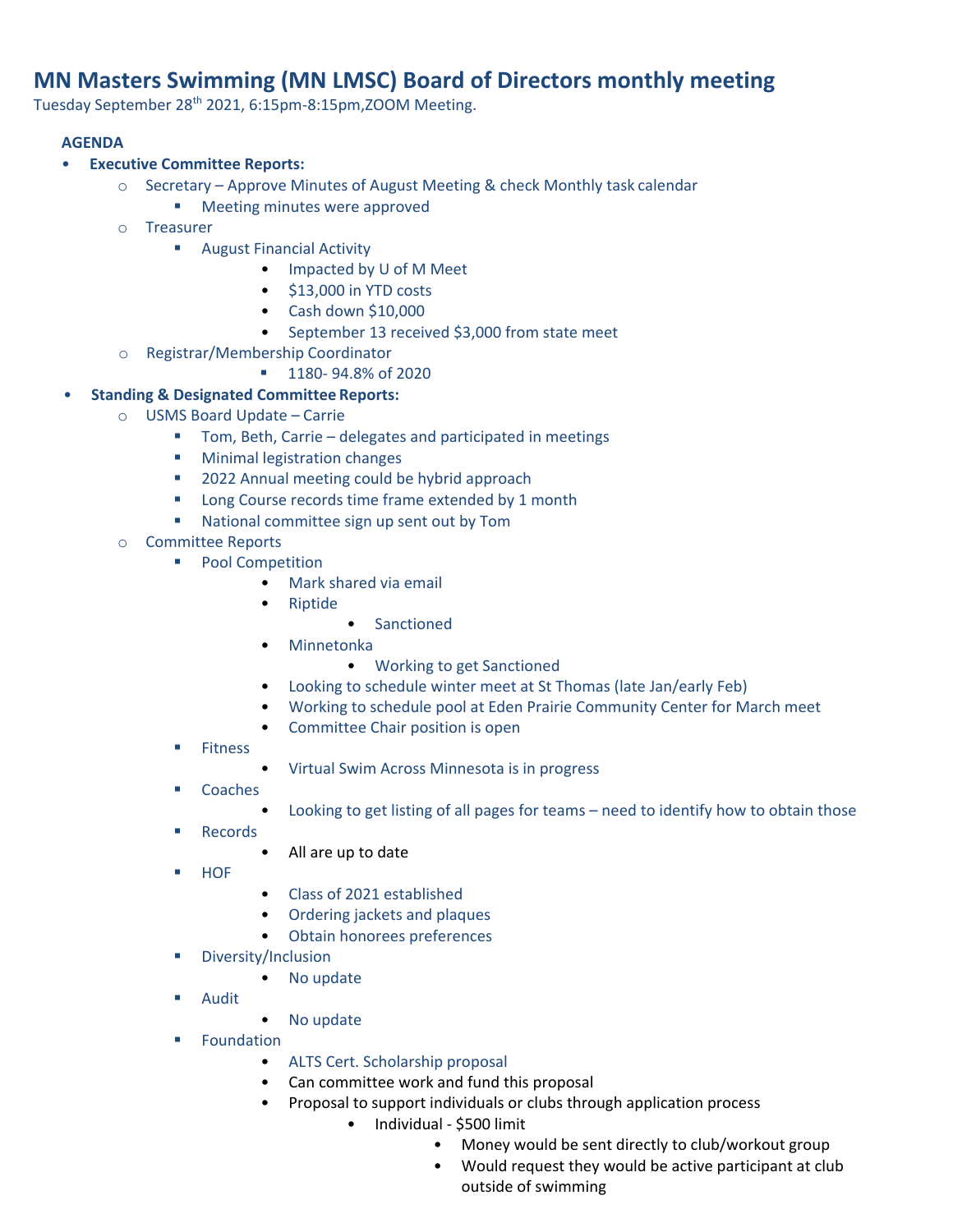- Club No limit
- Proposal approved
- Request \$10000 for remainder of 2021 with no increase
	- Will review for 2022 budget to determine budget amount
	- Approved, one nay
- Board/Volunteer Conflict of Interest Acknowledgement, Contact Update; needs to be filled out by ALL Volunteers.
	- **NEED responses From: Mark K., Katy V., Gerry V., Allie B., DeAnna S., Martha A.,**
- Special Committee appointment- Elections/Nominating committee chair- Landon A.
	- o Motion moved and approved
- Annual Meeting-Dates... November 6<sup>th</sup> along with Minnetonka Meet?
	- o 1:30pm 3:00pm
	- o Approved
	- o Need to determine Hall of Fame
	- o Need to determine food
	- o Beth to coordinate goody bags and USMS Go the Distance Cap awards
- Board approval for new Sanctions Chair Patrick Strother
	- o Approved
- Board Elections Nomination form has been sent to Members and Posted on website
- USMS Convention highlights: Tom, Beth, Nicki, Carrie
- USMS to host Adult Learn to Swim certification class in MN in November- Scholarships Proposal
	- o One of Four location
	- $\circ$  November 20<sup>th</sup> at Minnetonka Middle School West
	- o Published across all of USMS members
	- o 10 of 25 spots filled
- USMS Spring Retreat- 3 members from MN LMSC- Senior, Medium, Junior Volunteer.
	- 2022 in person Spring Retreat Denver first week of March
		- Theme will change each year
		- Friday, Saturday, Sunday
		- LSMC responsible for airfare
		- Need to determine what USMS will cover
- USMS Club & Workout Group registration changing
	- o USMC requiring login
- USMS National Committee Requests Due OCT 10<sup>th</sup> https://www.surveymonkey.com/r/RDWHVDH
- How to Advocate for Adult swimming in the future.
- Board Meeting Policy(needs creating)
- Standard Communication Policy(needs creating)
- Special Communication Policy(needs creating)
- Code of Conduct Standing Policy(needs creating)
- All policy/procedure document list.
- V3 Sports Martha Arradondo Local non-profit
	- o Building facility with 25m and 50m Olympic Trials pools
	- o November breaking ground
	- o Martha to email everyone regarding tour of facility

## **Future Meetings:**

- October 19
- Annual Meeting Nov  $6<sup>th</sup>$ ?
- November 16
- December 14

*Topic: MN Masters Swimming September 2021 Board Meeting Time: Sep 28, 2021 06:00 PM Central Time (US and Canada)*

## *Join Zoom Meeting*

*https://us06web.zoom.us/j/85893820306?pwd=ZU90QjdyOTBXcHQxcWQzbjRWby8wUT09*